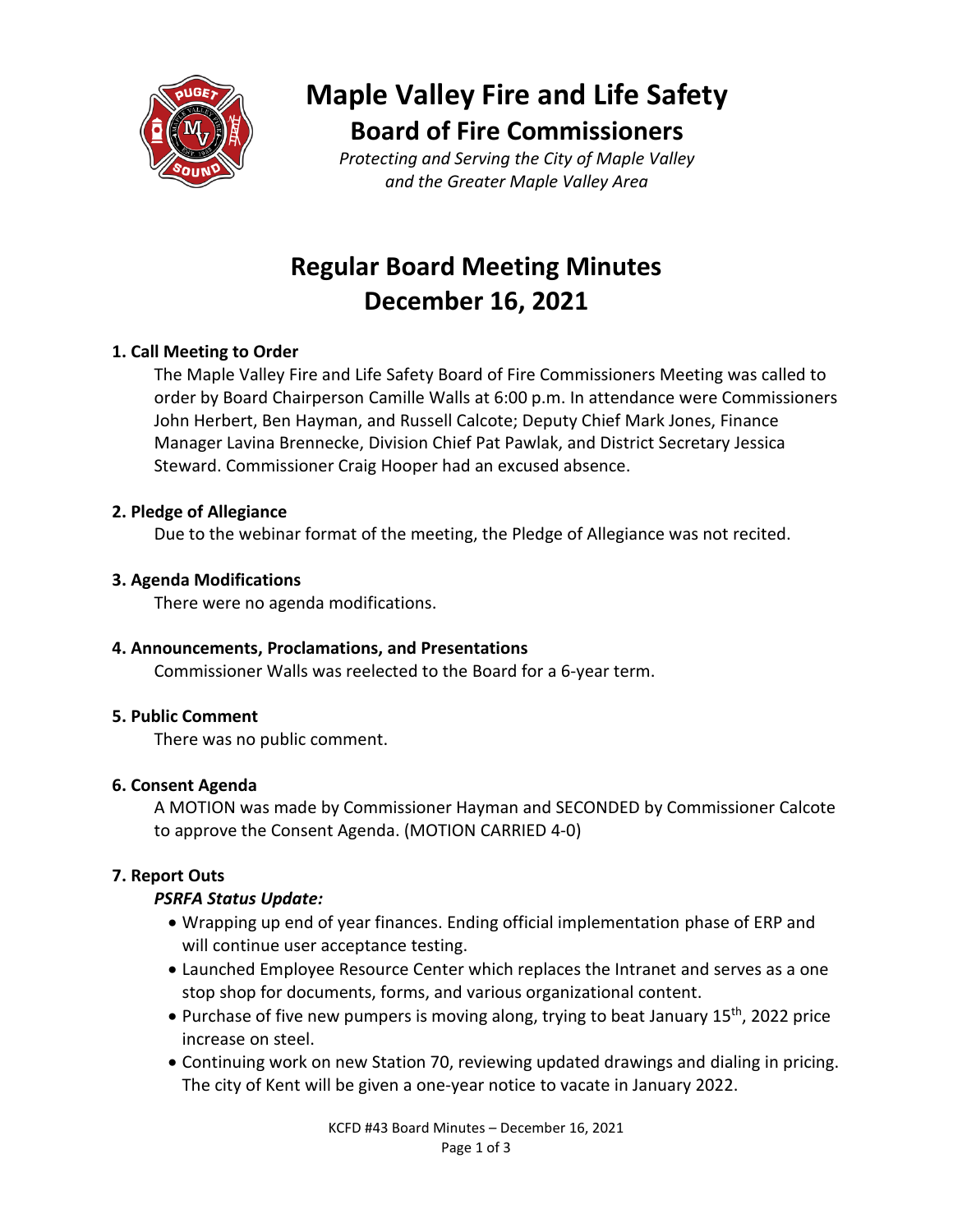#### *Financial Report:*

• Finance is extremely busy as the year is closed out. Lavina shared a report on impact fees received December 2019-May 2021. Fees can only be used for specific spending attributed to growth and improvement in the area, with a limit of 10 years to use them and will be moved into a special revenue fund which will be done early next year.

## *Local 1747:*

• No Report.

## **8. Correspondence**

- The November invoice showing the current rollover balance from Quinn and Quinn, P.S. was reviewed.
- An email from the WFCA was reviewed; they are offering the 2021 Annual Conference Class Recordings for purchase at \$100/session or \$300 for all. District Secretary Steward suggested sharing the \$300 cost with the RFA Governance Board if they are interested. This offer will be presented at the next RFA Board meeting for consideration.

## **9. Unfinished Business**

There was no unfinished business.

#### **10. New Business**

#### Risk Assessment Update

Over the next few months, Chief Jones will be sharing strategic risk information for the District. The Board discussed asset preservation at the last meeting; the next meeting Chief Jones will present operation/response risk, then financial risk. There is \$8 million left for capital improvements and asset preservation. Total cost would be \$1.1 million to make all of the improvements as recommended by Chief Pawlak and Commissioner Herbert during their facilities tour. The RFA Facilities division currently provides maintenance and cost sharing for general maintenance, but the items identified in the station tour are above and beyond and were inherited when the contract for service was put into place. Commissioner Hayman asked if we need to put buffers in place in case the expenses are greater than anticipated, Chief Jones said we put a buffer of 10-15% in the estimate. The RFA has the authority to spend the funds per the ILA, and the Commissioners were in unanimous agreement to move forward. Chief Pawlak will provide a regular monthly report out starting at the first meeting of second quarter. Facilities is still working on a landscaping contract to be implemented by January 2022.

#### **11. Executive Session**

There was no Executive Session.

## **12. Good of the Order/Events**

There was no Good of the Order/Events.